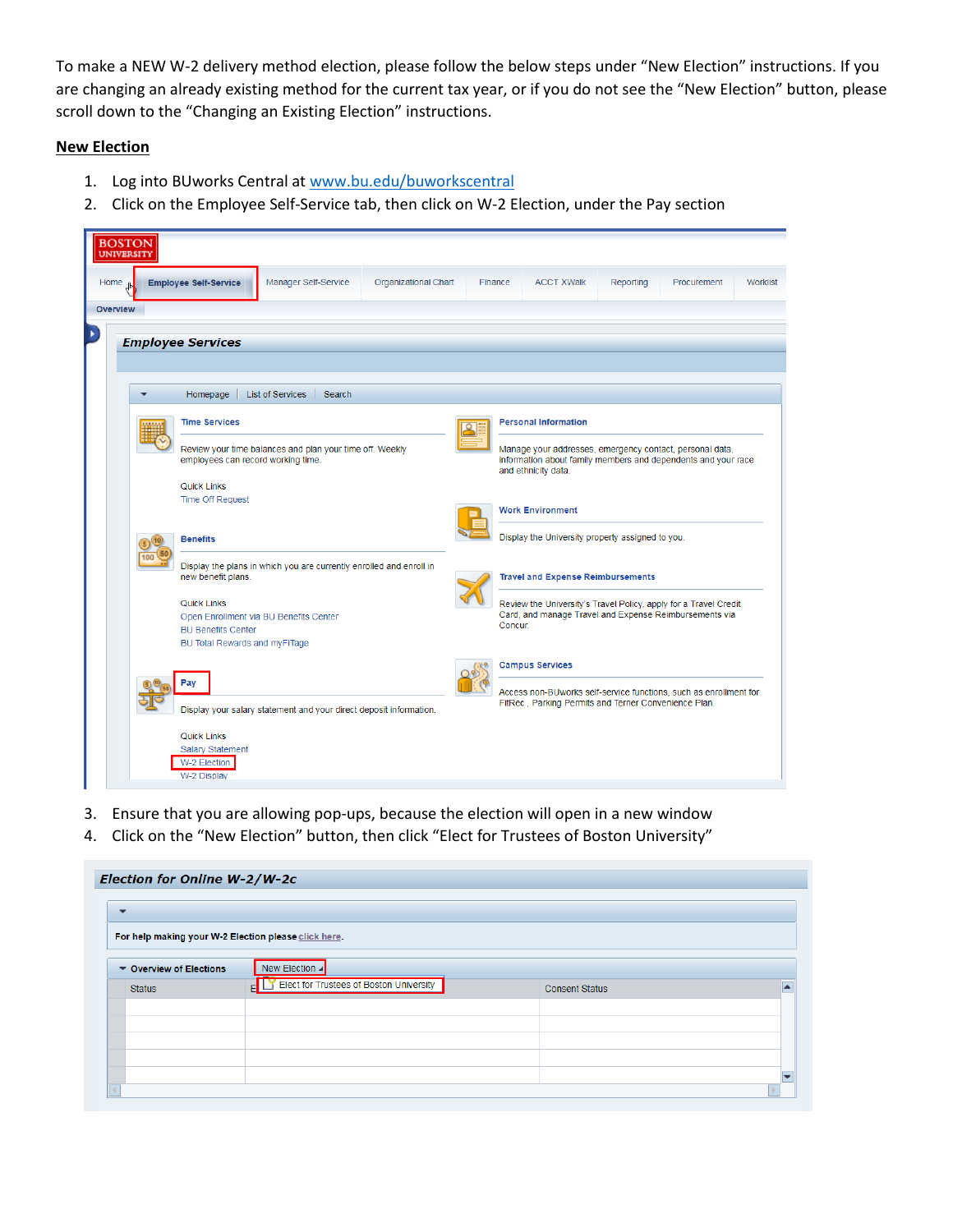5. After clicking on "Elect for Trustees of Boston University", the election screen for the current tax year will appear.

| Election for Online W-2/W-2c                         |                   |                            |                                      |   |
|------------------------------------------------------|-------------------|----------------------------|--------------------------------------|---|
| $\overline{\phantom{a}}$                             |                   |                            |                                      |   |
| For help making your W-2 Election please click here. |                   |                            |                                      |   |
| ▼ Overview of Elections                              |                   |                            |                                      |   |
| <b>Status</b>                                        |                   | <b>Election Valid From</b> | <b>Consent Status</b>                |   |
| Election period open                                 |                   | 01/01/2017                 | Receive Form W-2/W-2c only in paper. |   |
|                                                      |                   |                            |                                      |   |
|                                                      |                   |                            |                                      |   |
|                                                      |                   |                            |                                      |   |
| ×                                                    |                   |                            |                                      | ь |
|                                                      |                   |                            |                                      |   |
| Employee Details                                     |                   |                            |                                      |   |
| <b>Personal Information</b>                          |                   |                            |                                      |   |
| Employee name:                                       |                   | Your name will appear here |                                      |   |
|                                                      |                   |                            |                                      |   |
| ▼ Election Details                                   | Receive paper W-2 | Receive online W-2         |                                      |   |
|                                                      |                   |                            |                                      |   |
|                                                      |                   |                            |                                      |   |
| <b>Election Details</b>                              |                   |                            |                                      |   |
| Election Valid From:                                 | 01/01/2017        |                            |                                      |   |

The status for the current tax year election period should indicate that the Election period is open. Under the Election Details section, you can choose to receive a paper W-2 or to receive your W-2 online only. In order to make an election, you will click on one of the options.

6. After you click on your election, the below confirmation pop-up will open. You need to click "OK" in order to save your election.

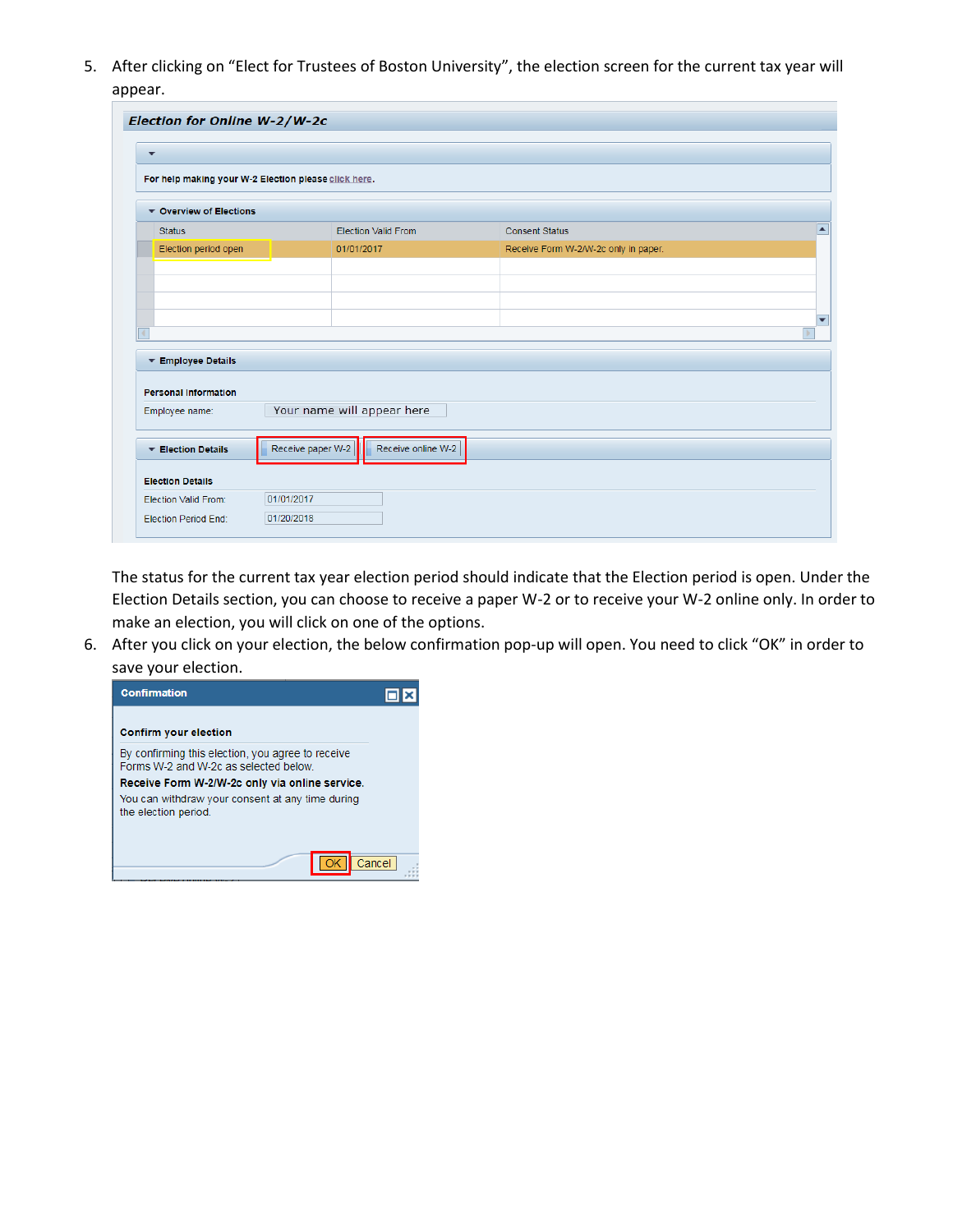7. After clicking "OK", you will get a message indicating that your choice has been saved and you can now close the window.

|                             | Election for Online W-2/W-2c                         |                                                |                          |
|-----------------------------|------------------------------------------------------|------------------------------------------------|--------------------------|
| Data saved successfully     |                                                      |                                                |                          |
| $\overline{\phantom{a}}$    |                                                      |                                                |                          |
|                             | For help making your W-2 Election please click here. |                                                |                          |
| Cverview of Elections       |                                                      |                                                |                          |
| <b>Status</b>               | <b>Election Valid From</b>                           | <b>Consent Status</b>                          | ◚                        |
| Election period open        | 01/01/2017                                           | Receive Form W-2/W-2c only via online service. |                          |
|                             |                                                      |                                                |                          |
|                             |                                                      |                                                |                          |
|                             |                                                      |                                                |                          |
|                             |                                                      |                                                |                          |
|                             |                                                      |                                                |                          |
| a                           |                                                      |                                                |                          |
| ▼ Employee Details          |                                                      |                                                |                          |
|                             |                                                      |                                                |                          |
| <b>Personal Information</b> |                                                      |                                                |                          |
| Employee name:              |                                                      |                                                | $\overline{\phantom{a}}$ |
|                             |                                                      |                                                |                          |
| Election Details            | Receive paper W-2 $  $<br>Receive online W-2         |                                                |                          |
| <b>Election Details</b>     |                                                      |                                                |                          |
| Election Valid From:        | 01/01/2017                                           |                                                |                          |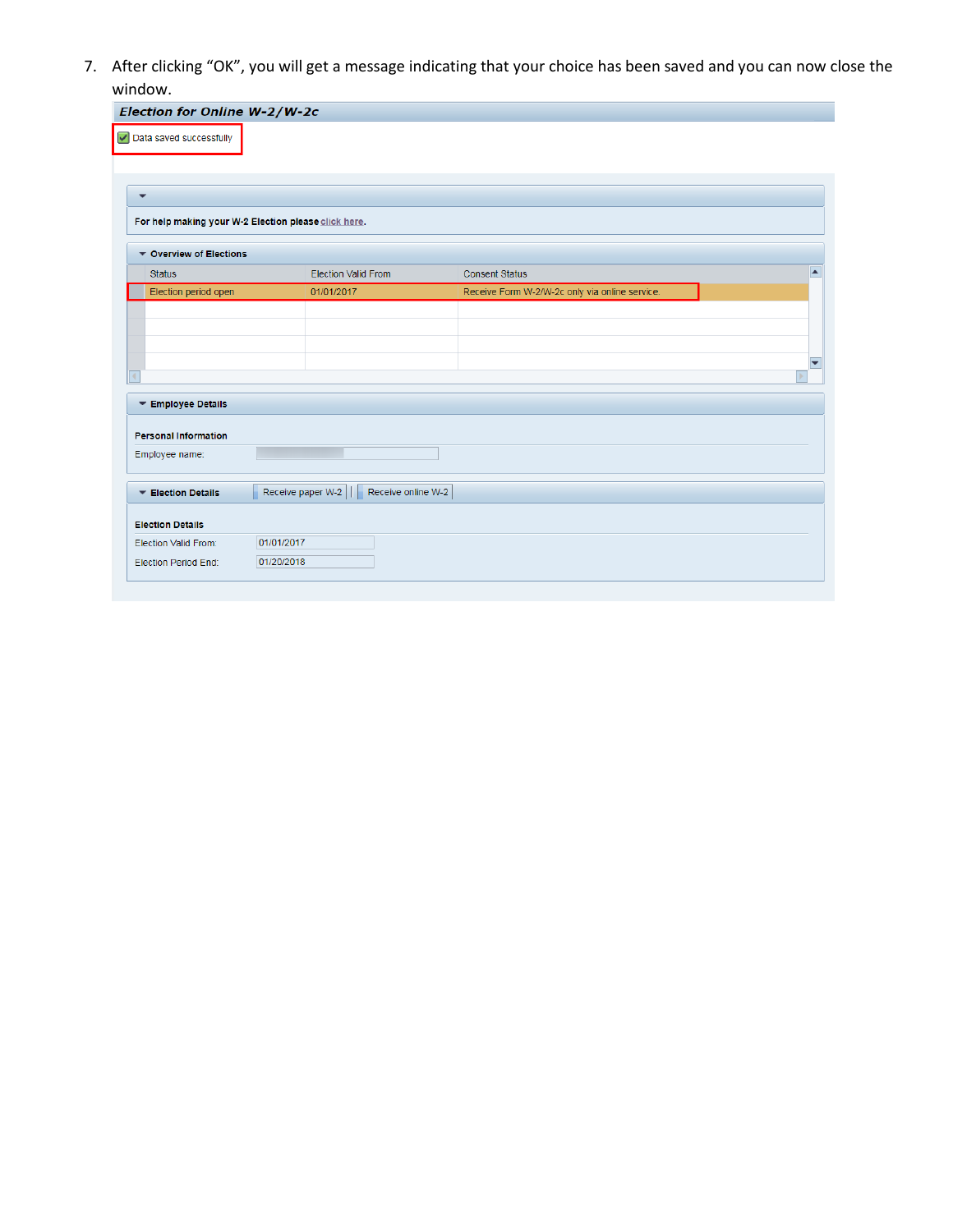## **Change Existing Election**

- 1. Log into BUworks Central at [www.bu.edu/buworkscentral](http://www.bu.edu/buworkscentral)
- 2. Click on the Employee Self-Service tab, then click on W-2 Election, under the Pay section

| <b>BOSTON</b><br><b>UNIVERSITY</b> |                                        |                                                                                                |                             |         |                                                                                                                                                  |                   |                                                       |                                                                                                                            |          |
|------------------------------------|----------------------------------------|------------------------------------------------------------------------------------------------|-----------------------------|---------|--------------------------------------------------------------------------------------------------------------------------------------------------|-------------------|-------------------------------------------------------|----------------------------------------------------------------------------------------------------------------------------|----------|
| Home <sub>Jh</sub>                 | <b>Employee Self-Service</b>           | Manager Self-Service                                                                           | <b>Organizational Chart</b> | Finance |                                                                                                                                                  | <b>ACCT XWalk</b> | Reporting                                             | Procurement                                                                                                                | Worklist |
| Overview                           |                                        |                                                                                                |                             |         |                                                                                                                                                  |                   |                                                       |                                                                                                                            |          |
|                                    | <b>Employee Services</b>               |                                                                                                |                             |         |                                                                                                                                                  |                   |                                                       |                                                                                                                            |          |
|                                    |                                        |                                                                                                |                             |         |                                                                                                                                                  |                   |                                                       |                                                                                                                            |          |
|                                    | Homepage                               | <b>List of Services</b><br>Search                                                              |                             |         |                                                                                                                                                  |                   |                                                       |                                                                                                                            |          |
|                                    | <b>Time Services</b>                   |                                                                                                |                             |         | <b>Personal Information</b>                                                                                                                      |                   |                                                       |                                                                                                                            |          |
|                                    |                                        | Review your time balances and plan your time off. Weekly<br>employees can record working time. |                             |         | Manage your addresses, emergency contact, personal data,<br>information about family members and dependents and your race<br>and ethnicity data. |                   |                                                       |                                                                                                                            |          |
|                                    | Quick Links<br><b>Time Off Request</b> |                                                                                                |                             |         |                                                                                                                                                  |                   |                                                       |                                                                                                                            |          |
|                                    |                                        |                                                                                                |                             |         | <b>Work Environment</b>                                                                                                                          |                   |                                                       |                                                                                                                            |          |
|                                    | <b>Benefits</b>                        | Display the plans in which you are currently enrolled and enroll in                            |                             |         | Display the University property assigned to you.<br><b>Travel and Expense Reimbursements</b>                                                     |                   |                                                       |                                                                                                                            |          |
|                                    | new benefit plans.                     |                                                                                                |                             |         |                                                                                                                                                  |                   |                                                       |                                                                                                                            |          |
|                                    | Quick Links                            |                                                                                                |                             |         |                                                                                                                                                  |                   |                                                       | Review the University's Travel Policy, apply for a Travel Credit<br>Card, and manage Travel and Expense Reimbursements via |          |
|                                    | <b>BU Benefits Center</b>              | Open Enrollment via BU Benefits Center                                                         |                             |         | Concur.                                                                                                                                          |                   |                                                       |                                                                                                                            |          |
|                                    | BU Total Rewards and myFiTage          |                                                                                                |                             |         |                                                                                                                                                  |                   |                                                       |                                                                                                                            |          |
|                                    | Pay                                    |                                                                                                |                             |         | <b>Campus Services</b>                                                                                                                           |                   |                                                       |                                                                                                                            |          |
|                                    |                                        | Display your salary statement and your direct deposit information.                             |                             |         |                                                                                                                                                  |                   | FitRec, Parking Permits and Terrier Convenience Plan. | Access non-BUworks self-service functions, such as enrollment for                                                          |          |
|                                    | Quick Links<br><b>Salary Statement</b> |                                                                                                |                             |         |                                                                                                                                                  |                   |                                                       |                                                                                                                            |          |
|                                    | W-2 Election<br>W-2 Display            |                                                                                                |                             |         |                                                                                                                                                  |                   |                                                       |                                                                                                                            |          |

- 3. Ensure that you are allowing pop-ups, because the election will open in a new window
- 4. You will notice that the "New Election" button is no longer available. To confirm your election, find the current tax year start date and review the text in the Consent Status column. If your election is correct, you do not need to do anything further. If you want to change your election, click on the row that has the open election period.Election for Online W-2/W-2c

| $\overline{\phantom{a}}$                             |                            |                                                |  |
|------------------------------------------------------|----------------------------|------------------------------------------------|--|
| For help making your W-2 Election please click here. |                            |                                                |  |
| ▼ Overview of Elections                              |                            |                                                |  |
| <b>Status</b>                                        | <b>Election Valid From</b> | <b>Consent Status</b>                          |  |
| Election closed                                      | 01/01/2014                 | Receive Form W-2/W-2c only via online service. |  |
| Election closed                                      | 01/01/2015                 | Receive Form W-2/W-2c only via online service. |  |
| Election closed                                      | 01/01/2016                 | Receive Form W-2/W-2c only via online service. |  |
| Election period open                                 | 01/01/2017                 | Receive Form W-2/W-2c only via online service. |  |
|                                                      |                            |                                                |  |
|                                                      |                            |                                                |  |